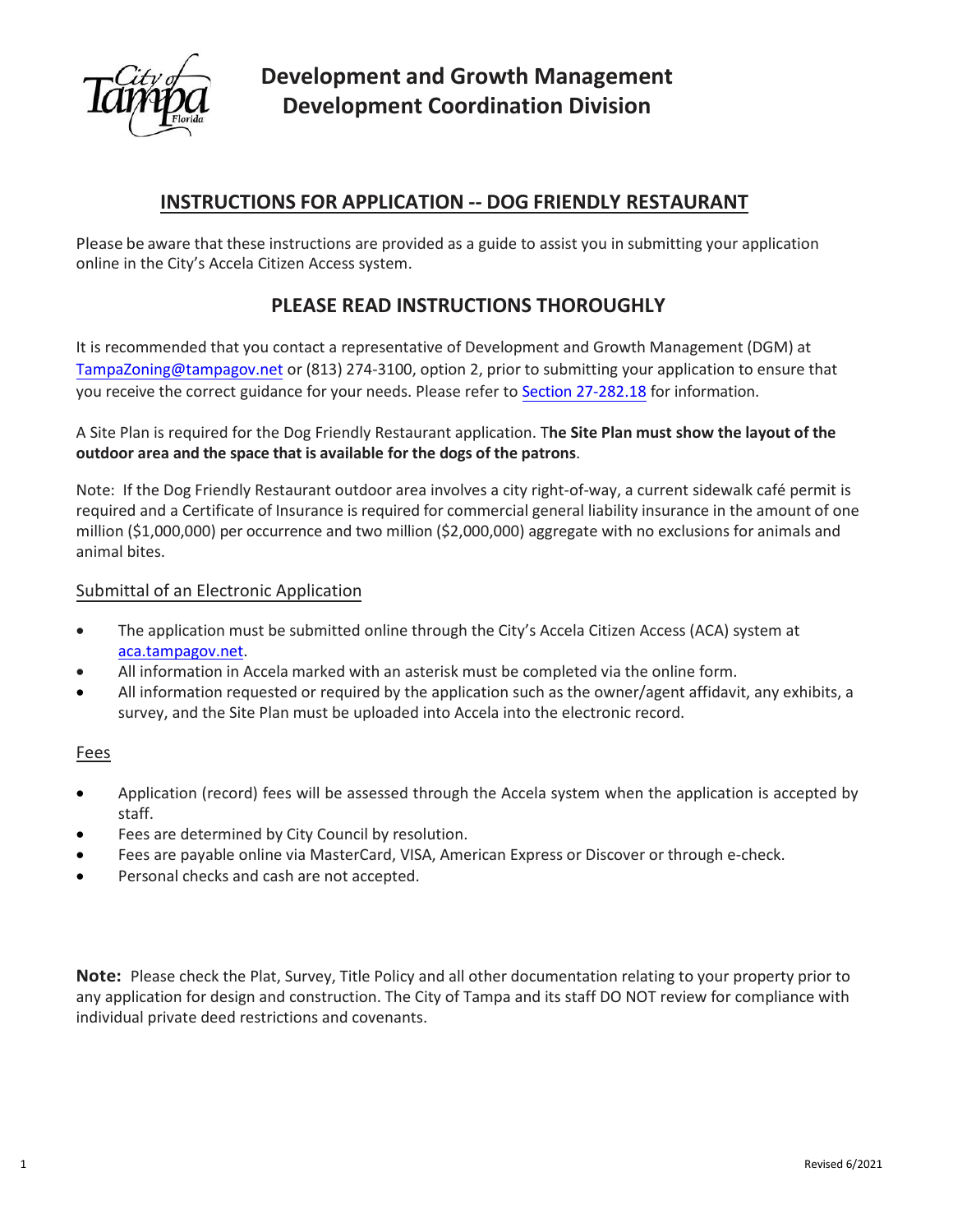

# **DOG FRIENDLY RESTAURANT**

#### **AFFIDAVIT TO APPLY FOR A ZONING CODE RELATED APPLICATION and AUTHORIZED AGENT FOR AN APPLICATION TO THE CITY OF TAMPA**

Multiple authorizations may be necessary if there is more than one property owner. APPLICATION/RECORD NUMBER:

PROPERTY (LOCATION) ADDRESS(ES):

FOLIO NUMBER(S):

"That I am (we are) the owner(s) and record title holder(s) of the property noted herein" Property Owner's Name(s):

"That this property constitutes the subject of an application for the DOG FRIENDLY RESTAURANT

I, THE UNDERSIGNED APPLICANT/AGENT, HEREBY CERTIFY THAT ALL INFORMATION ON THIS APPLICATION IS TRUE AND COMPLETE AND HEREBY AUTHORIZE AND ALLOW REPRESENTATIVES OF THE CITY TO ACCESS THE PROPERTY UNDERGOING REVIEW FOR THE ABOVE REFERENCED REQUEST. IF MY PROPERTY IS GATED, I WILL PROVIDE ACCESS TO THE PROPERTY UPON REQUEST FROM THE CITY. I ALSO CONSENT TO THE POSTING OF A SIGN ON MY PROPERTY IF THERE IS A THIRD-PARTY SUBMITTAL OF A PETITION FOR REVIEW.

 $*$ 

"That this affidavit has been executed to induce the City of Tampa, Florida, to consider and act on the above described application and that the undersigned has(have) appointed and does(do) appoint the agent(s) stated herein as his/her(their) agent(s) solely to execute any application(s) or other documentation necessary to affect such application(s)" (if applicable). AGENT'S NAME:

The undersigned authorizes the above agent(s) to represent me (us) and act as my (our) agent(s) at any public hearing on this matter (if applicable).

The undersigned authorizes the above agent(s) to agree to any conditions necessary to effectuate this application. Both owner and agent must sign and have their names notarized.

| STATE of FLORIDA                                                                                                                                                                                                               | STATE of FLORIDA                                                                                                                |  |  |
|--------------------------------------------------------------------------------------------------------------------------------------------------------------------------------------------------------------------------------|---------------------------------------------------------------------------------------------------------------------------------|--|--|
| COUNTY of the country of the country of the country of the country of the country of the country of the country of the country of the country of the country of the country of the country of the country of the country of th | COUNTY of the country of                                                                                                        |  |  |
| Sworn to (or affirmed) and subscribed before me by means of<br>physical present or online notarization, this day of<br>, 202,by                                                                                                | Sworn to (or affirmed) and subscribed before me by means of<br>physical present or online notarization, this day of<br>, 202,by |  |  |
|                                                                                                                                                                                                                                |                                                                                                                                 |  |  |
| Printed Name (Owner)<br>Signature                                                                                                                                                                                              | Printed Name (Agent)<br>Signature                                                                                               |  |  |
| Signature and Stamp of Notary Public                                                                                                                                                                                           | Signature and Stamp of Notary Public                                                                                            |  |  |
| Personally known or produced identification: Select                                                                                                                                                                            | Personally known or produced identification: Select                                                                             |  |  |
| Type of identification                                                                                                                                                                                                         | Type of identification                                                                                                          |  |  |

\* If the applicant/owner is a corporation, trust, LLC, Professional Association or similar type of arrangement, please provide documentation from the corporation, trust, etc., indicating that you have the ability to authorize the application.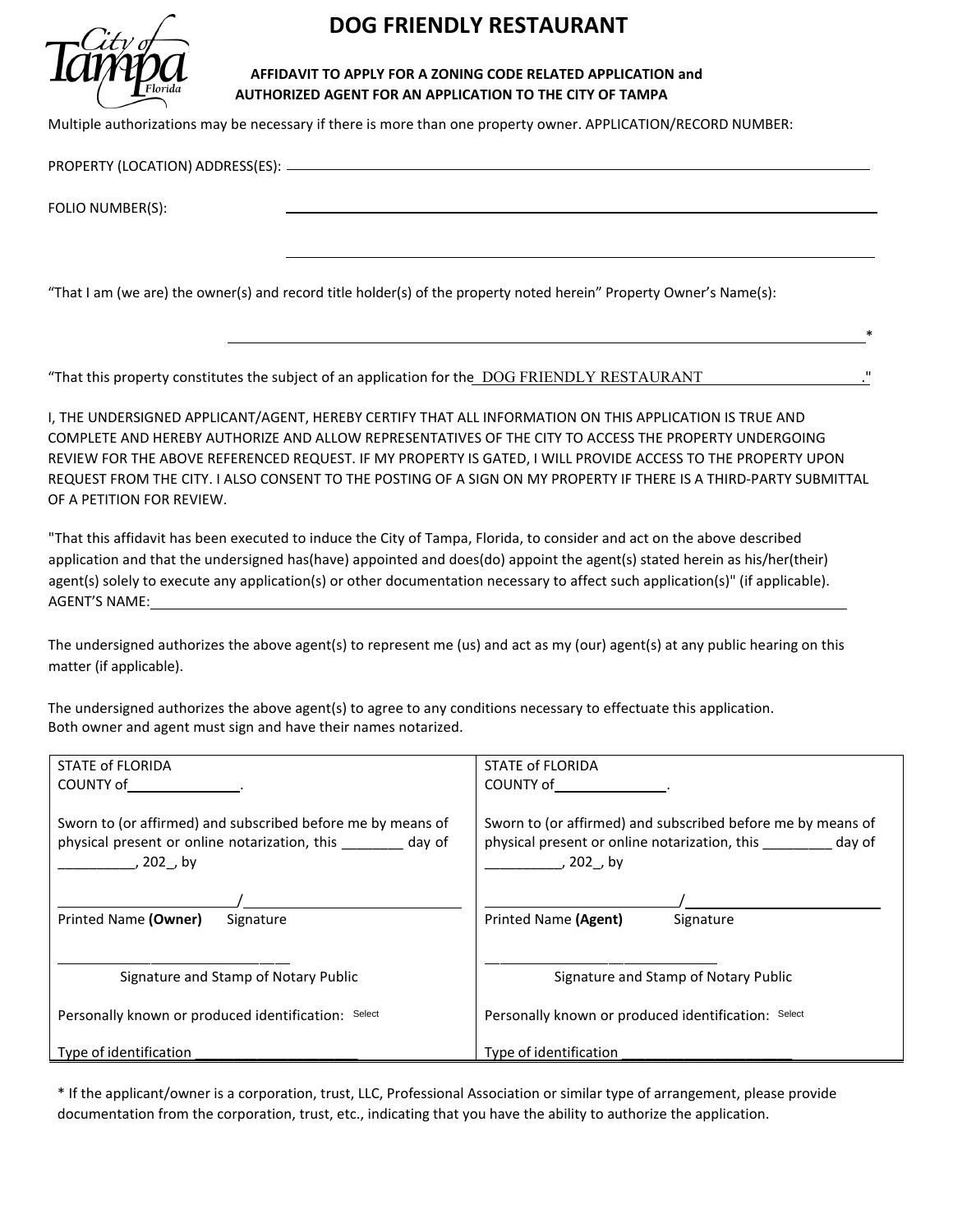

# **Development & Growth Management Development Coordination Division**

## **DOG FRIENDLY RESTAURANT – SITE PLAN REQUIREMENTS**

The Dog Friendly Restaurant application requires submittal of a Site Plan. The Site Plan must be drawn to-scale, i.e., to an engineer's scale with a ratio such as  $1'' = 10'$ . The request will be evaluated based on compliance with the Tampa Comprehensive Plan in addition to the appropriateness of the site plan based on the requirements of Chapter 27 and other applicable land development regulations.

If the Zoning Administrator or designee grants the request, the Site Plan will be binding upon the owner and his/her successors in title. Development and use of the property shall only occur in strict conformance with the approved site plan. Any proposed changes to the approved site plan are subject to the approval of the Zoning Administrator; all development will be reviewed for compliance with all applicable City Codes at time of building permitting.

## Required General Information

- North Arrow, legend, scale.
- Total acreage of the site.
- Total area.
- Total floor area ratio and total building square footage.
- Business hours of operation.
- Statement of commitment to comply with all applicable City of Tampa development regulations (if applicable).

### Existing Conditions

- Approximate location, size, and type of existing trees, water bodies, vegetation and other significant natural features.
- Name, location and width of all existing street and alley rights-of-way, within or adjacent to the site.
- Existing type and width of pavement on all streets and alley within or adjacent to the site.
- Location, width and use of all easements within or adjacent to the site.

### Proposed Improvements (as applicable)

*\*\*Forthose permitrequeststhatinvolve change of use, building additions, increasesin intensity, aggregation of lands, change in area, etc., the site plan shall provide the following:* 

- Location, size, height, and use of all proposed buildings.
- Proposed buildingsetbacks.
- Total floor area by proposed use "indoor" and "outdoor" and by floor if multiple floors.
- Location and purpose of all areas dedicated or reserved to the public or to the inhabitants of the project.
- Location and dimensions of proposed parking and service areas, including typical parking space dimensions.
- Proposed circulation pattern, including access to adjacent streets and/or alleys.
- Proposed parking lot landscaping.
- Proposed buffering from adjacent residential Zoning Districts.
- ProposedlocationandmethodofStormwaterretention.
- Proposed location and screening of solid waste containers.
- Proposed location, size, and total amount of required open space.
- Proposed location of new sidewalks and their dimension.

Building Improvements: State of Florida Building Code definition for types of construction (proposed and existing) (if applicable) and Elevations of all side of structures required for new construction; if structures are existing, current photographs may be provided in-lieu of building elevations.